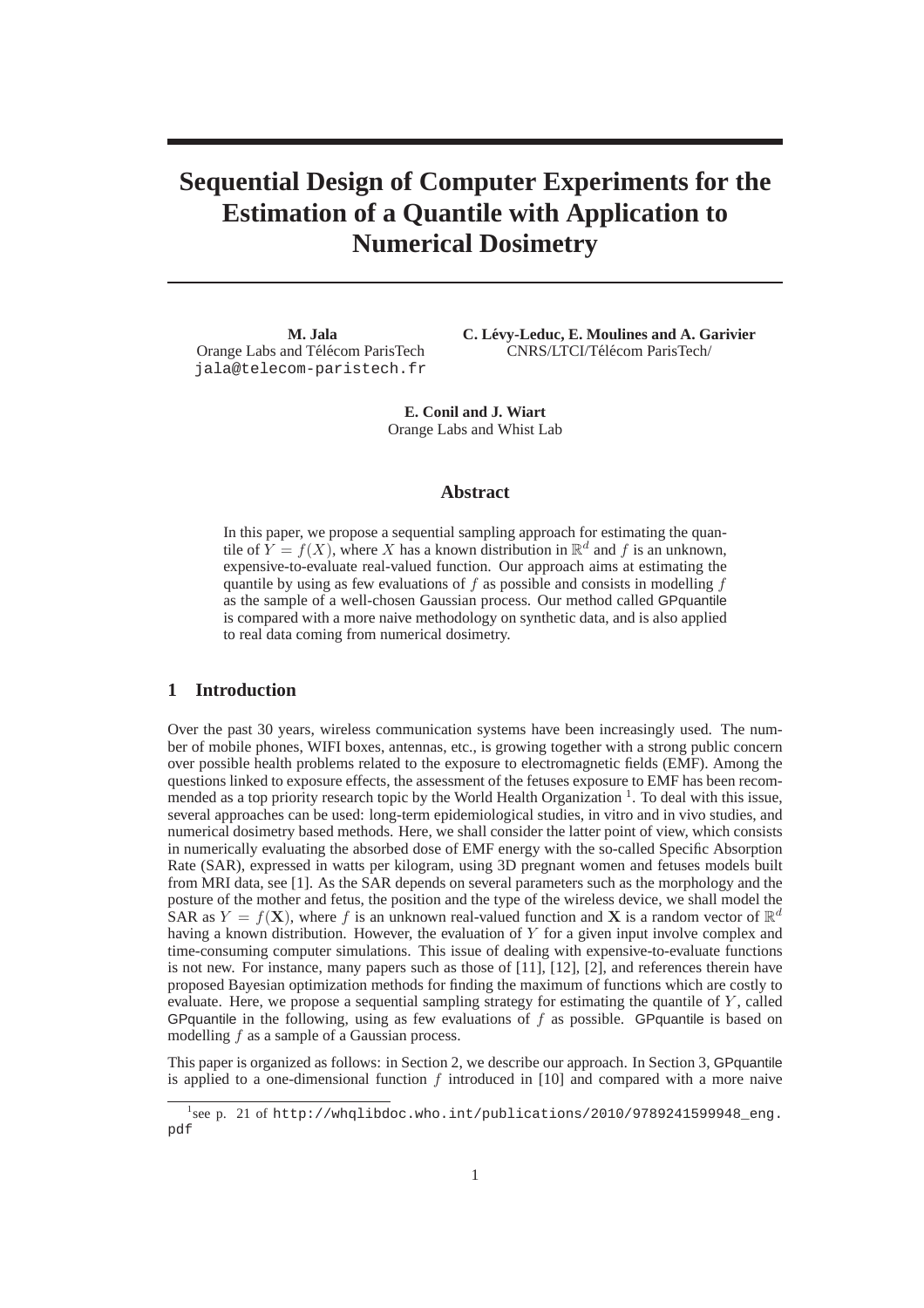approach. Finally, in Section 4, our approach is applied to assess the exposure to EMF of a 26 week-old fetus in a simplified context.

#### **2 Description of the method**

In this section, we shall explain our sequential sampling strategy for estimating the  $\alpha$ -quantile  $q_{\alpha}$ of  $Y = f(\mathbf{X})$ , for a given  $\alpha$  in  $(0, 1)$ , where f is an unknown infinitely differentiable real-valued function and **X** is a random vector of  $\mathbb{R}^d$  having a known distribution. The  $\alpha$ -quantile  $q_\alpha$  is defined by

$$
\mathbb{P}(f(\mathbf{X}) \le q_\alpha) = \alpha.
$$

Writing **X** as  $F^{-1}(\mathbf{U})$ , where F is the c.d.f. of X, and U is a uniform random variable on  $[0,1]^d$ , we shall assume in the sequel that **X** has a uniform distribution on  $[0, 1]^d$ .

Following [9] and [11], we put a  $GP(0, k(x, x'))$  prior on f, where  $GP(0, k(x, x'))$  denotes a zeromean Gaussian process having k as a covariance function. For a sample  $y_T = (Y_1, \ldots, Y_T)^T$ , the posterior over f is a GP distribution again with mean  $\mu_T(\mathbf{x})$  and covariance  $k_T(\mathbf{x}, \mathbf{x}')$  given by

$$
\mu_T(\mathbf{x}) = \mathbf{k}_T(\mathbf{x})^T \mathbf{K}_T^{-1} \mathbf{y}_T , \qquad (1)
$$

$$
k_T(\mathbf{x}, \mathbf{x}') = k(\mathbf{x}, \mathbf{x}') - \mathbf{k}_T(\mathbf{x})^T \mathbf{K}_T^{-1} \mathbf{k}_T(\mathbf{x}'),
$$
\n(2)

where  $\mathbf{k}_T(\mathbf{x}) = [k(\mathbf{x}_1, \mathbf{x}) \dots k(\mathbf{x}_T, \mathbf{x})]^T$  and  $\mathbf{K}_T = [k(\mathbf{x}_i, \mathbf{x}_j)]_{1 \le i, j \le T}$ . Since f is assumed to be very smooth, we shall use a squared exponential covariance function defined by

$$
k(\mathbf{x}, \mathbf{x}') = \exp\left(-\frac{(\mathbf{x} - \mathbf{x}')^2}{2\ell^2}\right) \tag{3}
$$

where the characteristic length-scale  $\ell$  is estimated by maximizing with respect to  $\ell$  the posterior log-likelihood given by

$$
-\frac{1}{2}\mathbf{y}_T^T\mathbf{K}_T^{-1}\mathbf{y}_T - \frac{1}{2}\log|\mathbf{K}_T| - \frac{T}{2}\log 2\pi.
$$

Let us now describe the different steps of our method. Let X be a fine grid of  $[0,1]^d$ .

- We start with an evaluation of f at a small number  $T_0$  of observations:  $\mathcal{X}_0$  =  $\{\mathbf x_1,\ldots,\mathbf x_{T_0}\}$ . Thus, we have the observations  $\mathbf y_{T_0} = (f(\mathbf x_1),\ldots,f(\mathbf x_{T_0}))^T$ .
- The point of X to add to the set of observations is  $x_{T_0+1}$  defined by

$$
\mathbf{x}_{T_0+1} = \arg\max_{\mathbf{x}\in\mathcal{X}} \hat{\sigma}_1(\mathbf{x}),
$$

where  $\hat{\sigma}_1(\mathbf{x})$  is an estimator of the standard deviation of the quantile of the observations at the first iteration of the procedure which is computed as follows: we simulate  $N$  sample paths of a Gaussian process having a mean and a covariance equal to  $\mu_{T_0}$  and  $k_{T_0}$ , respectively and compute, for each path of this sample, the empirical quantile estimator of  $q_{\alpha}$  at each point x of X. We recall that the empirical quantile for a sample of n random variables  $Z_1, \ldots, Z_n$  is given by  $\hat{F}_n^{-1}(\alpha)$ , where  $\hat{F}_n(t) = n^{-1} \sum_{i=1}^n \mathbf{1}_{\{Z_i \le t\}}$ . The set of observations becomes  $\mathcal{X}_1 = \mathcal{X}_0 \cup \{ \mathbf{x}_{T_0+1} \}.$ 

• The point of X to add to the set of observations is  $x_{T_0+2}$  defined by

$$
\mathbf{x}_{T_0+2} = \arg\max_{\mathbf{x}\in\mathcal{X}} \hat{\sigma}_2(\mathbf{x}),
$$

where  $\hat{\sigma}_2(\mathbf{x})$  is an estimator of the standard deviation of the quantile of the observations at the second iteration of the procedure which is computed as previously except that the mean and the covariance of the Gaussian process are now given by  $\mu_{T_0+1}$  and  $k_{T_0+1}$ . The set of observations becomes  $\mathcal{X}_2 = \mathcal{X}_1 \cup \{ \mathbf{x}_{T_0+2} \}.$ 

• We iterate this procedure and stop it at the iteration t when  $K_{T_0+t}$  is not invertible.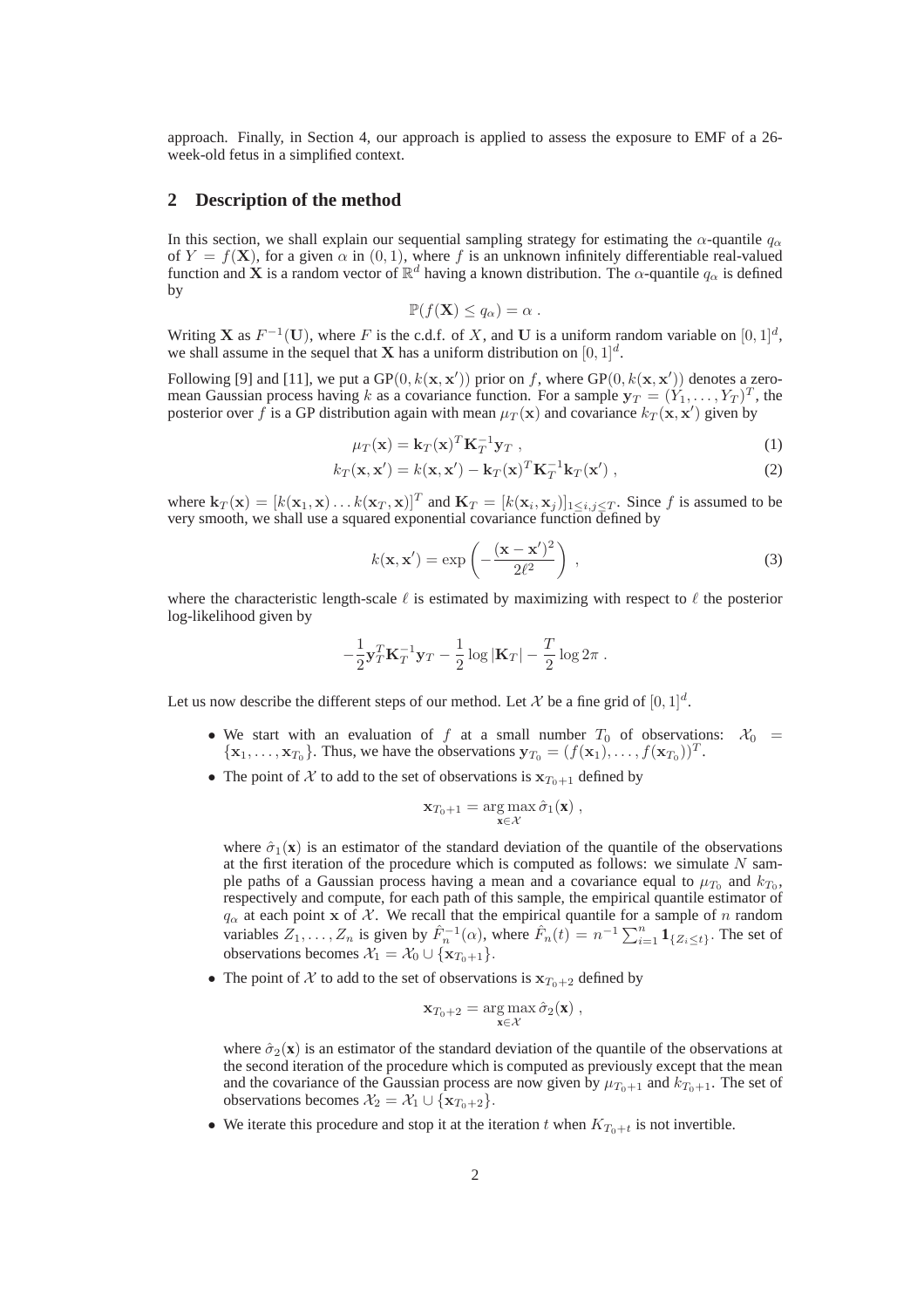### **3 Numerical experiments**

In this section, we apply the methodology presented in Section 2 to the following one-dimensional function already used in [10]:

$$
f(x) = \sin(2\pi x) + \frac{\cos(8\pi x)}{5}, \ x \in [0, 1].
$$

Here we aim at estimating the 95% quantile of  $f(X)$ , where  $X \sim \mathcal{U}[0, 1]$ ; the real value of this quantile is  $q_0$  or  $\approx 1.149$ .

We start with a set  $\mathcal{X}_0$  of  $T_0 = 10$  points selected with a maximin LHS obtained with the lhsdesign function of Matlab. This set is included in a larger set  $X$  of cardinality 1000 also obtained with a LHS. In Figure 1 (a),  $\mu_{T_0}$  and the values of f at the points of the set  $\mathcal{X}_0$  are displayed. The  $N = 1000$  sample paths of the corresponding GP are simulated (20 of them are displayed in the left plot of Figure 2): for each point x in  $\mathcal{X} \setminus \mathcal{X}_0$ , we have  $N = 1000$  possible values of  $f(x)$ , hence 1000 possible values of the quantile estimator, which enables us to evaluate the empirical standard deviation of the quantile at each point x in  $\mathcal{X} \setminus \mathcal{X}_0$ , the value of the standard deviation of the quantile at the points x of  $\mathcal{X}_0$  being equal to zero. This standard deviation is represented with a dotted line in Figure 1 (a). As we previously explained, the point  $x_{T_0+1}$  for which the standard deviation is the highest is added to the set of observations  $\mathcal{X}_0$ ; in Figure 1 (a), this point is around 0.172. Hence in Figure 1 (b), this point has been added to the set, and the GP has been updated, and a new empirical standard deviation function has been computed. The process stops at the iteration  $t = 7$  for which the set of observations contains points so close that  $K_{T_0+t}$  is not invertible. In Figures 1 (e) and (f), the empirical standard deviation is almost constant and its values are very small. Note also that the results displayed in Table 1 show that the last values of the quantile estimator are the same.



Figure 1: Each plot ((a) to (f)) displays the mean of the Gaussian process (plain black line), the values of the observation points (gray stars) and the standard deviation of the estimated quantile (dotted line) at each iteration. The scale of the standard deviation is displayed in the right  $y$ -axis.

| Iteration $(t)$ |  |  |                                           |  |
|-----------------|--|--|-------------------------------------------|--|
|                 |  |  | 0.469 0.805 0.805 1.125 1.127 1.149 1.149 |  |

Table 1: The quantile estimators at the different iteration steps.

We propose now to compare our approach with a more naive method (Random) which consists in randomly adding a new point at each iteration. This comparison is performed through 1000 Monte-Carlo replications (on the choice of the sets  $\mathcal{X}_0$  and  $\mathcal{X}$ ) and the corresponding means of the relative errors  $|q_{0.95} - \hat{q}(t)|/q_{0.95}$  at each iteration  $t$  ( $t = 1, \ldots, 20$ ) are displayed in Figure 3. We can see from this figure that our approach outperforms the Random method.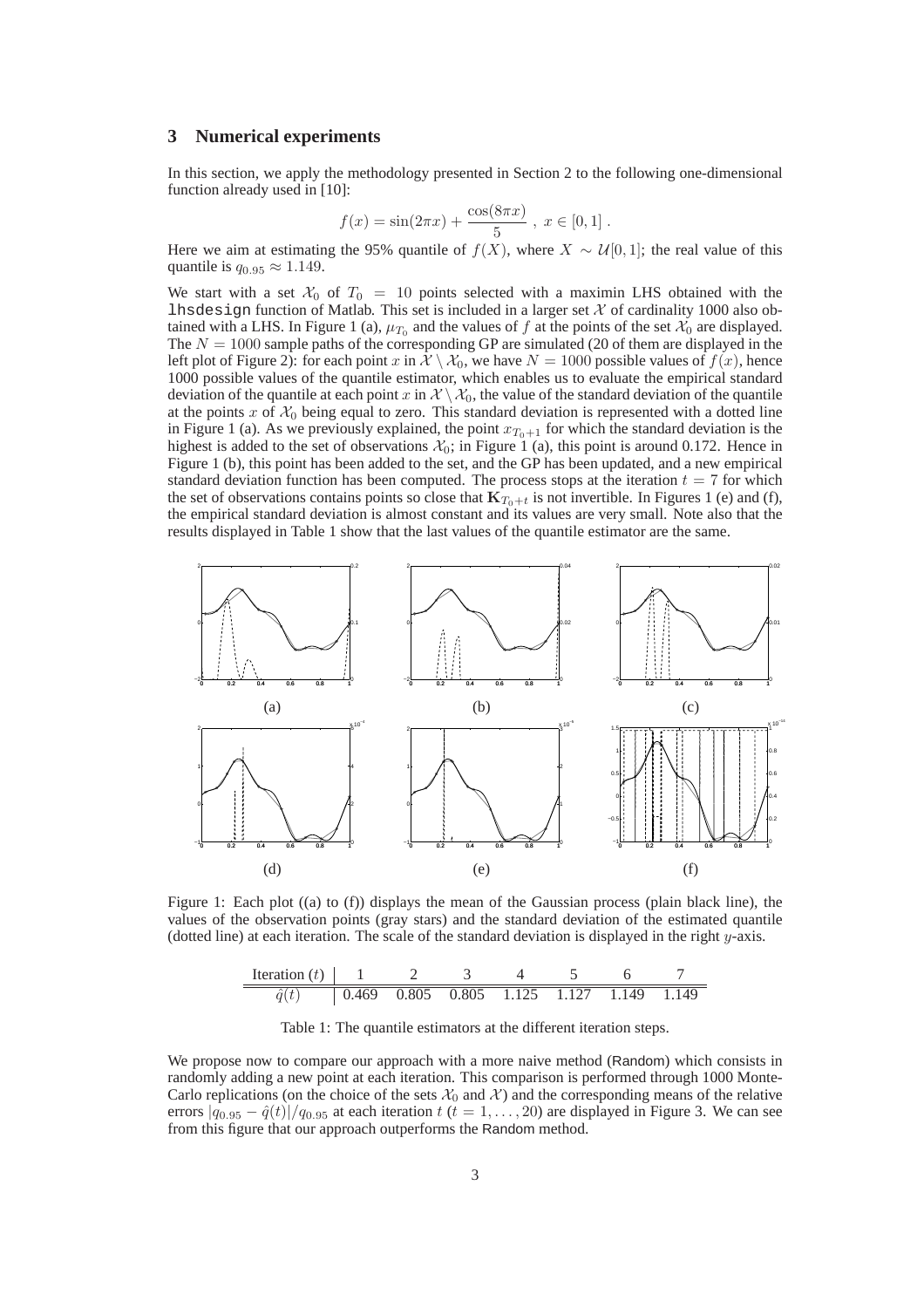

Figure 2: Simulated Gaussian process paths at different steps of the process. From left to right: at the beginning, after 3 iterations and at the last iteration.



Figure 3: Means of the relative errors at each iteration. GPquantile (black plain line) and Random (gray dotted line).

## **4 Application to real data**

In this section, we shall apply the methodology developed in Section 2 to the estimation of the 95% quantile of the SAR of a 26-week-old fetus. Our application is all the more interesting since most of dosimetric studies are carried out with deterministic approach, which means with one human model in a given posture and one configuration of exposure (such as a frontal incident plane wave). As it has been shown in [6], [3] and [4], that morphology, posture and position of the EMF source have an high influence on the exposure, the JST-ANR Fetus project in which this work is included aims at statistically analyzing the exposure of fetuses. We shall use an anatomically realistic woman model designed by [8] corresponding to the average dimensions of Japanese women, in which a 26-weekold fetus model has been inserted (see [7]); indeed, whole body pregnant woman models do not exist, as medical data needed to build them is not always available. In our application, the pregnant woman model is exposed to 900 MHz vertically polarized electromagnetic plane waves with a 1 Volt per meter amplitude.

The SAR (expressed in W/kg) of the fetus will be considered as a function of only one parameter: the azimuth of the incident wave. The value of the SAR for a given value of the azimuth is computed through the Finite Difference in Time Domain (FDTD) method, which is commonly used in the field of dosimetry, see for instance [5], [3], [13]. Using the same parameters as those used in Section 3, we obtain the values given in Table 2 as  $95\%$  quantile estimators at each iteration t.



Table 2: The quantile estimators at the different iteration steps.

As a comparison, the SAR of the fetus in the pregnant Japanese model exposed to a frontal incident plane wave is  $6.136 * 10^{-7}$  W/kg.